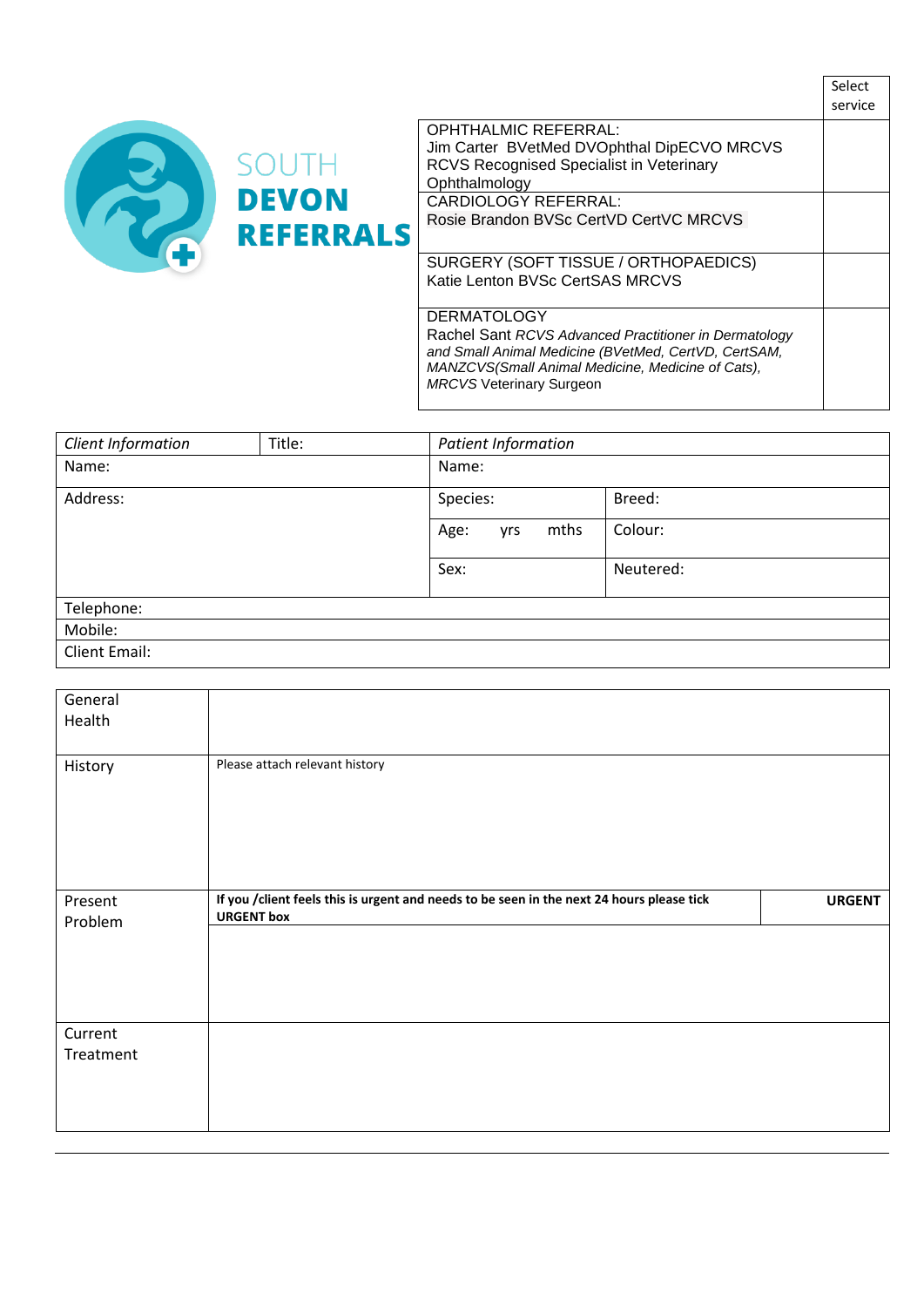| Referring<br>Practice | Vet: |
|-----------------------|------|
| Email address:        |      |

**Please return to: 01626 365509 or info@southdevonvets.co.uk**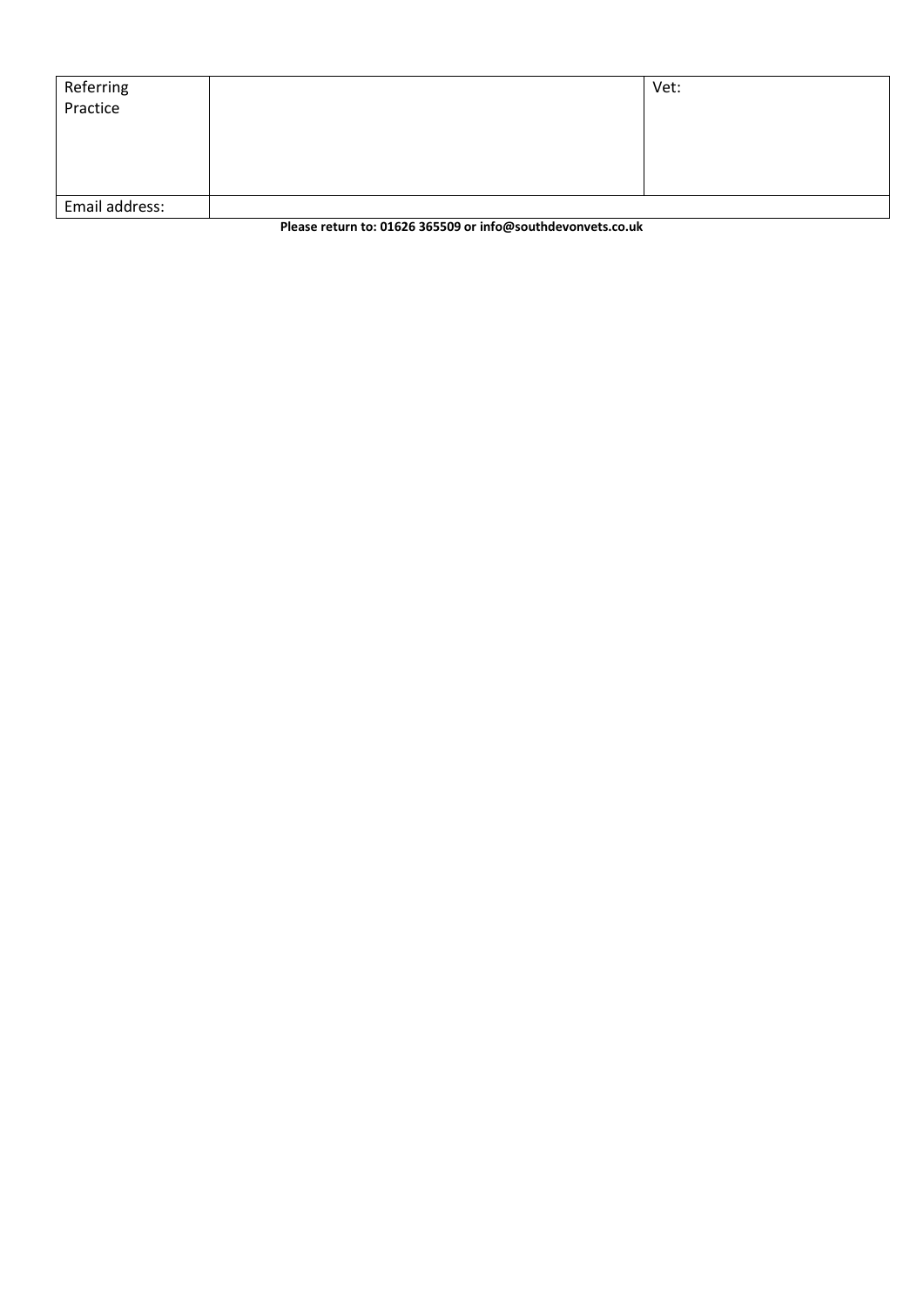

## *From the M5*

Head Southbound on the M5 until Junction 31

Continue on the A38 for approximately 2.5 miles

\*\* Exit (Left Hand lanes) onto A380/Telegraph Hill towards Torquay

Continue for 10 miles until you cross over the river Teign. Take next exit off dual carriage way called Penn Inn signed Newton Abbot on the left. DO NOT go over flyover. At the roundabout under the flyover

Take 3<sup>rd</sup> Exit onto A381 towards Totnes, directly through Newton Abbot

Straight over (2<sup>nd</sup> Exit) at the Ogwell roundabout

Approximately 1 mile take sharp left turn into Abbotskerswell, down Odle Hill

Continue down Odle Hill approximately 150 metres and practice sign, Abbotskerswell Veterinary Centre, on drive on left (Old Cider Works Lane)

Parking is provided

## *From the A38 Eastbound*

Heading Eastbound on A38 from Plymouth towards Exeter

Take the exit towards Bickington/A383/Newton Abbot, Ashburton Road

At the roundabout, take the  $2^{nd}$  exit towards Totnes (A381)

At traffic lights turn right towards Totnes (A381)

Straight on at next traffic lights (ASDA), then right at next lights towards Totnes (A381)

Next roundabout (Ogwell) 2nd exit towards Totnes (A381)

Approximately 1 mile take sharp left turn into Abbotskerswell, down Odle Hill

Continue down Odle Hill approximately 150 metres and practice sign, Abbotskerswell Veterinary Centre, on drive on left (Old Cider Works Lane)

Parking is provided

## *From the A30 (Cornwall)*

Head Eastbound along the A30 to Junction 31 of the M5

Turn southbound onto A38 heading for Torquay

Continue on the A38 for approximately 2.5 miles